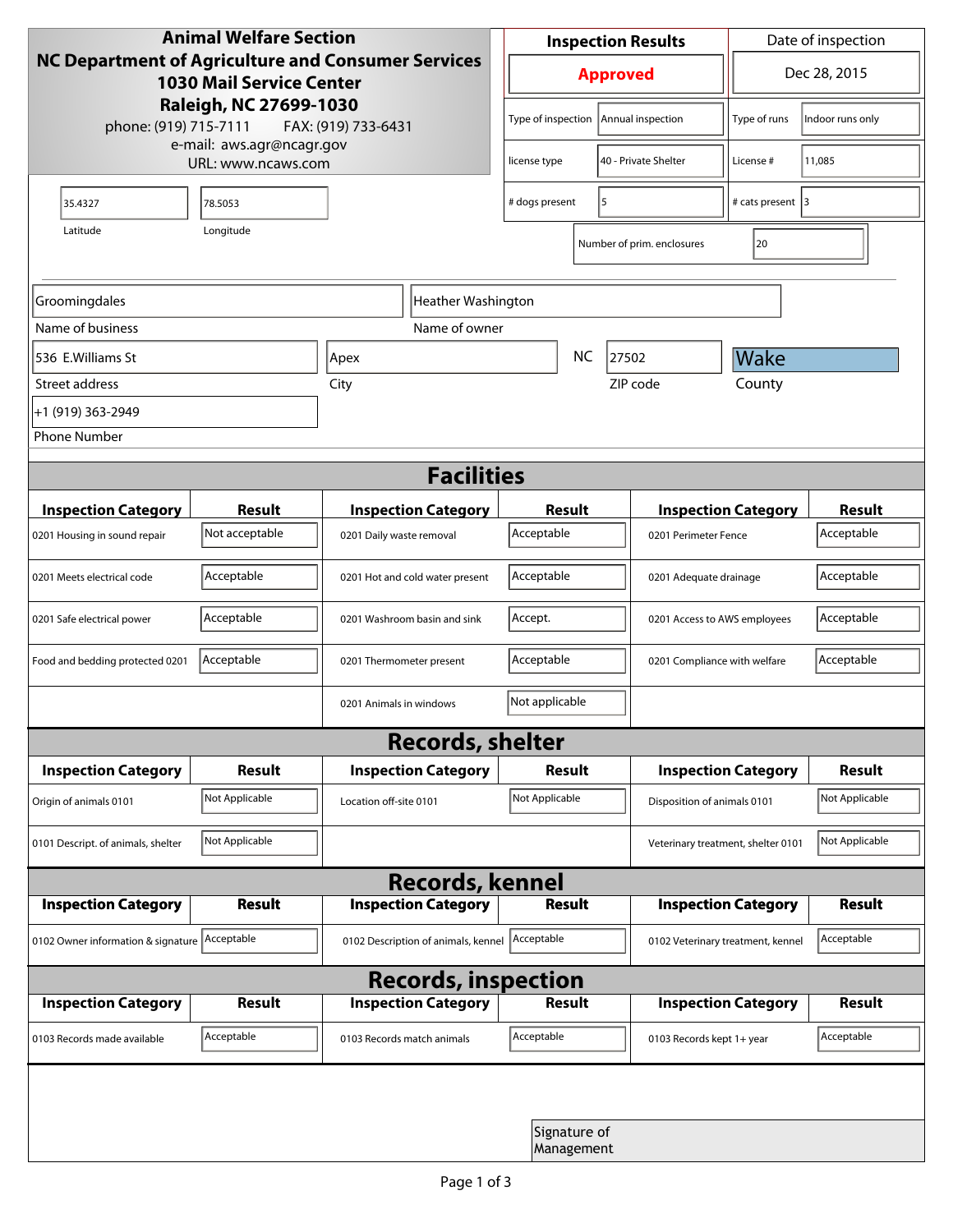| <b>Animal Welfare Section, NCDA&amp;CS</b>       |                                                   |                                    | <b>Inspection Results</b>  |                                    | Date of inspection         |                |  |  |  |
|--------------------------------------------------|---------------------------------------------------|------------------------------------|----------------------------|------------------------------------|----------------------------|----------------|--|--|--|
| Inspection Report, continued                     |                                                   |                                    | <b>Approved</b>            |                                    |                            | Dec 28, 2015   |  |  |  |
|                                                  |                                                   |                                    |                            |                                    |                            | <b>NC</b>      |  |  |  |
| Groomingdales                                    | Apex                                              |                                    |                            |                                    |                            |                |  |  |  |
| <b>Indoor facilities</b>                         |                                                   |                                    |                            |                                    |                            |                |  |  |  |
| <b>Inspection Category</b>                       | Result                                            | <b>Inspection Category</b>         | Result                     | <b>Inspection Category</b>         |                            | Result         |  |  |  |
| 0202 Ambient temperature, indoor                 | Acceptable                                        | 0202 Ventilation, indoor           | Acceptable                 | 0202 Lighting, indoor              |                            | Acceptable     |  |  |  |
| 0202 Imperv./Sanitary surf., indoor              | Acceptable<br>Acceptable<br>0202 Drainage, indoor |                                    |                            |                                    |                            |                |  |  |  |
| <b>Outdoor facilities</b>                        |                                                   |                                    |                            |                                    |                            |                |  |  |  |
| <b>Inspection Category</b>                       | <b>Result</b>                                     | <b>Inspection Category</b>         | Result                     |                                    | <b>Inspection Category</b> |                |  |  |  |
| 0203 Impervious surfaces, outdoor                | Not Applicable                                    | 0203 Housing, 1 per animal         | Not Applicable             | 0203 Protection from elements      |                            | Not Applicable |  |  |  |
| 0203 Owner advised, outdoor                      | Not Applicable                                    | 0203 Drainage, outdoor             | Not Applicable             |                                    |                            |                |  |  |  |
| <b>Primary enclosures</b>                        |                                                   |                                    |                            |                                    |                            |                |  |  |  |
| <b>Inspection Category</b>                       | Result                                            | <b>Inspection Category</b>         | Result                     | <b>Inspection Category</b>         |                            | <b>Result</b>  |  |  |  |
| 0204 Drainage prev. cross contam.                | Acceptable                                        | 0204 Fence height >= 5 feet        | Not Applicable             | 0204 1:10 ratio, person: human     |                            | Acceptable     |  |  |  |
| 0204 Surf. impervious to moisture                | Acceptable                                        | 0204 Enclosure is escape proof     | Acceptable                 | 0204 Cats, $>=$ 4 sq. ft. / adult  |                            | Not Applicable |  |  |  |
| 0204 Prevent contact with wood                   | Acceptable                                        | 0204 Solid resting surface         | Acceptable                 | 0204 Cats, $<= 12$ / enclosure     |                            | Not Applicable |  |  |  |
| 0204 Enclosures in sound repair                  | Acceptable                                        | 0204 Cats, raised resting surface  | Not Applicable             | 0204 Cats, 1 litter pan / 3 adults |                            | Not Applicable |  |  |  |
| 0204 Size of enclosure                           | Acceptable                                        | 0204 Dogs, supervision if > 4      | Acceptable                 |                                    |                            |                |  |  |  |
| <b>Feeding</b>                                   |                                                   |                                    |                            |                                    |                            |                |  |  |  |
| <b>Inspection Category</b>                       | <b>Result</b>                                     | <b>Inspection Category</b>         | <b>Result</b>              | <b>Inspection Category</b>         |                            | <b>Result</b>  |  |  |  |
| 0205 Feeding, 1x / day, adult                    | Acceptable                                        | 0205 Feeding, 1 bowl / adult       | Acceptable                 | 0205 Feeding, commercial food      |                            | Acceptable     |  |  |  |
| 0205 Feeding, bowl in good repair                | Acceptable                                        | 0205 Feeding, quality food         | Acceptable                 | 0205 Feeding, bowl is protected    |                            | Acceptable     |  |  |  |
| 0205 Feeding, 2x / day, young                    | Acceptable                                        |                                    |                            |                                    |                            |                |  |  |  |
|                                                  |                                                   | <b>Watering</b>                    |                            |                                    |                            |                |  |  |  |
| <b>Inspection Category</b>                       | <b>Result</b>                                     | <b>Inspection Category</b>         | <b>Result</b>              |                                    |                            |                |  |  |  |
| 0206 Watering, continuous access                 | Acceptable                                        | 0206 Watering, bowl in good repair | Acceptable                 |                                    |                            |                |  |  |  |
| Sanitation/Employees/Classification & Separation |                                                   |                                    |                            |                                    |                            |                |  |  |  |
| <b>Inspection Category</b>                       | <b>Result</b>                                     | <b>Inspection Category</b>         | <b>Result</b>              | <b>Inspection Category</b>         |                            | <b>Result</b>  |  |  |  |
| 0207 Waste removal 2x / day                      | Acceptable                                        | 0207 Grounds overgrown             | Acceptable                 | 0207 Young given social interact.  |                            | Not Applicable |  |  |  |
| 0207 Animals removed while clean                 | Acceptable                                        | 0207 Pest Control                  | Acceptable                 | 0207 Species separated             |                            | Acceptable     |  |  |  |
|                                                  |                                                   |                                    | Signature of<br>Management |                                    |                            |                |  |  |  |